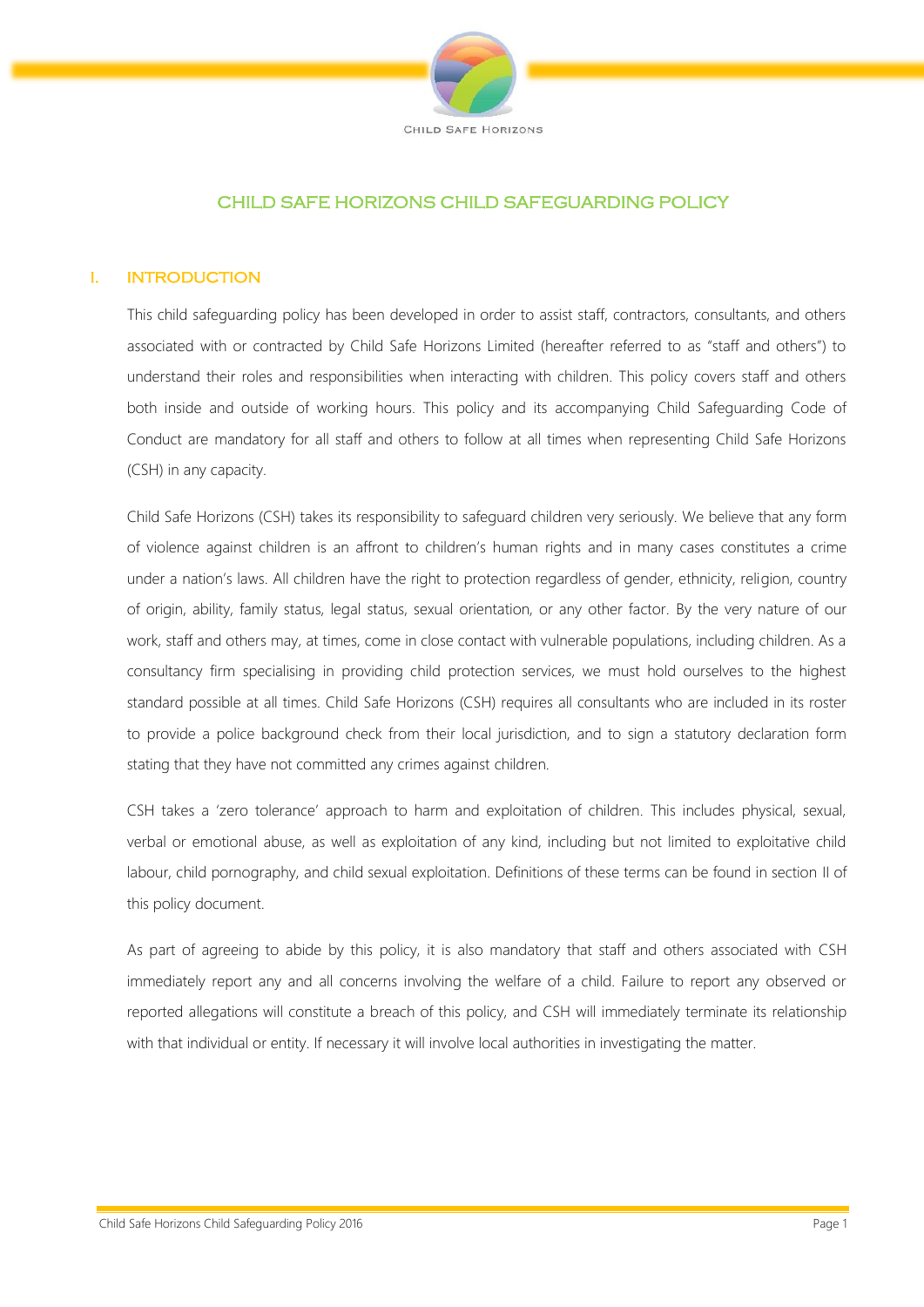

# II. CHILD SAFE RECRUITMENT AND SCREENING

Child Safe Horizons will ensure that anyone working with, representing, or associated with CSH is properly screened to ensure that they pose no potential risk to children. Steps that will be taken include:

- Requiring all consultants, contractors and others to provide a criminal record check or similar document no older than 12 months before engagement by CSH
- Requiring all consultants, contractors and others to provide CSH with a copy of their passport or other valid formal ID
- Child Safe Horizons will conduct verbal referee checks for all consultants before they are included as a permanent member of the consultant roster
- Potential consultants will be interviewed using behavioural-based interview questions.

Anyone who is deemed by Child Safe Horizons to pose a risk to children will under no circumstances be engaged for work. If any allegations of misconduct or breach of the Child Safeguarding Code of Conduct come to the attention of Child Safe Horizons, the consultant will be terminated immediately.

#### III. COMPLAINTS MANAGEMENT

A critical means of ensuring proper implementation of this policy includes having a clear and robust mechanism for reporting and following through on any concerns related to the safeguarding of children.

If a consultant or other person associated with Child Safe Horizons: directly observes a concern; is told about a concern by another adult; or is told about a concern by a child; then:

- A. The incident must immediately (within 24 hours) be reported to the Child Safeguarding focal point and Director, Karen Rasmussen, by emailing [karen@childsafehorizons.com](mailto:karen@childsafehorizons.com) and Natalie McCauley, the Consultancy Manager, [natalie@childsafehorizons.com.](mailto:natalie@childsafehorizons.com) The reporting form in Appendix 2 of this policy should be used, if possible, so that all relevant information is captured. Remember that if a child is in immediate danger, you should first, protect the child, then report it to Child Safe Horizons as soon as possible. We will then discuss the best course of action and follow up with the organisation you are working with. You will also be kept informed of steps that are being taken.
- B. There may be incidents where the concern is related to the practices or lack of procedures that are employed by an agency for which the consultant is working at the time. This type of case is more sensitive,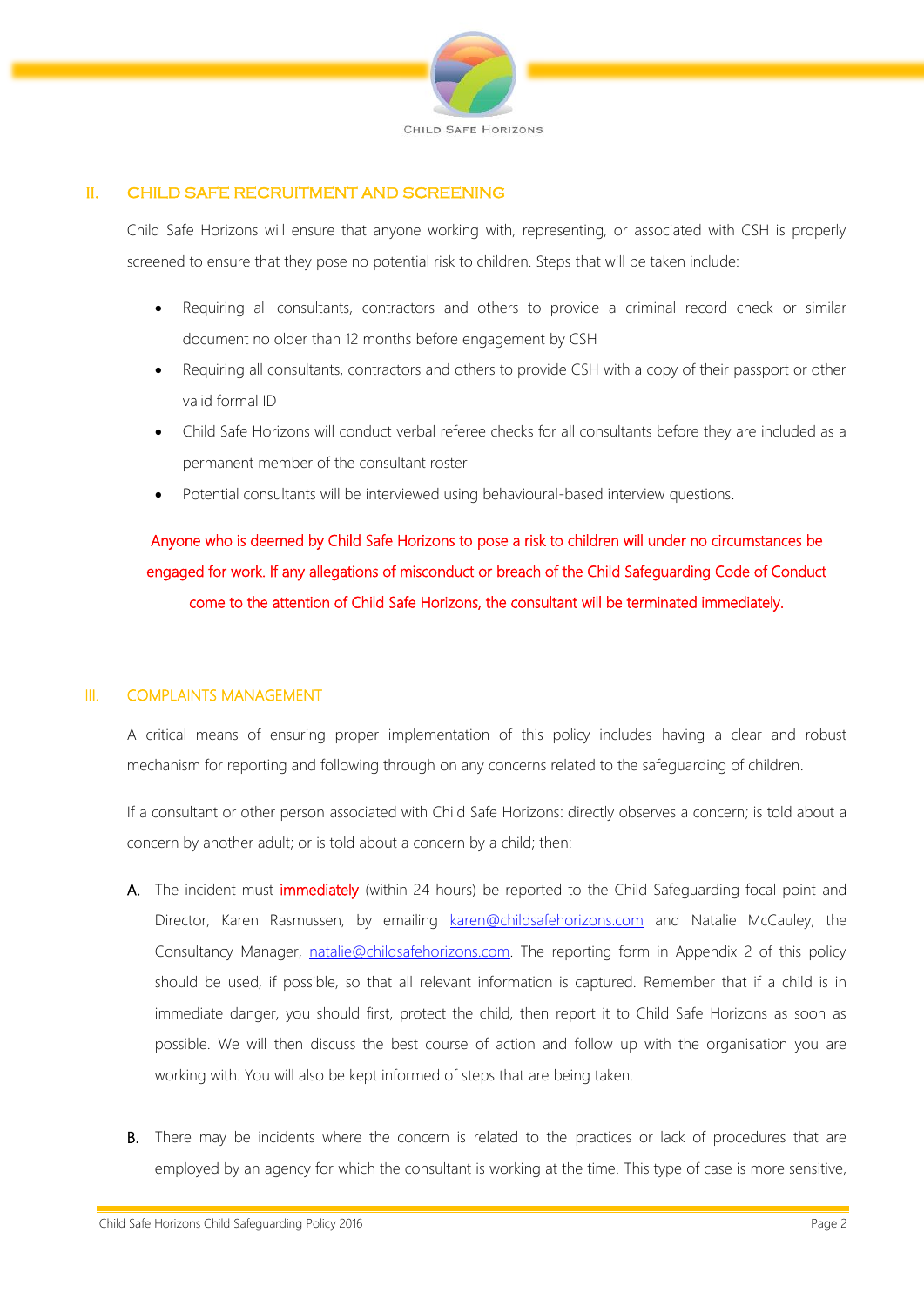

and needs to be handled with care. Again, a report must be made within 24 hours to Karen Rasmussen and Natalie McCauley, who will then discuss the best course of action. Please do not discuss the issue with the organisation, unless the organisation itself is the one reporting the issue to you. In this case, you should politely request that you be given a chance to file a report with Child Safe Horizons, as per your obligations under this policy. The aim of Child Safe Horizons is to protect not only children from harm, but also protect its consultants and others associated with CSH, as well as maintain positive relationships with the organisations we work with and for. Under no circumstances should you conduct your own investigation, or second-guess a concern: Report ANY and ALL concerns to Child Safe Horizons within 24 hours of learning about them.

C. If Child Safe Horizons receives any allegation from any organisation that one of its consultants or contractors has been in breach of this Code of Conduct, any association with the consultant will be terminated immediately, and if necessary, Child Safe Horizons will provide an alternative consultant. CSH will fully cooperate with the agency and, if relevant, local authorities, in an investigation of the alleged abuse.

#### IV. TRAINING

All consultants, contractors, and others associated with Child Safe Horizons will receive an orientation in the CSH Child Safeguarding Policy and procedures when they first join the roster. Annual refresher training will be held for continuing consultants. In addition, other resource materials are available on the Child Safe Horizons website, and any individual in need of additional support should contact the Child Safe Horizons Child Safeguarding Focal Point and Director, Karen Rasmussen.

# V. CODE OF CONDUCT

Appendix 1 of this policy is Child Safe Horizons' Child Safeguarding Code of Conduct. This policy must be read in conjunction with the Code of Conduct, which outlines the specific behaviours (do's and don'ts) expected of all consultants and others associated with Child Safe Horizons. All new consultants will be provided with a copy of this policy; once they have read through it, and gone through an induction with the Child Protection Focal Point, they must sign, scan and return by email the signed Code of Conduct, which will be kept on file. Consultants must keep a copy of this policy and the Code of Conduct with them at all times when working for Child Safe Horizons. A copy of the policy will also be posted on the CSH website.